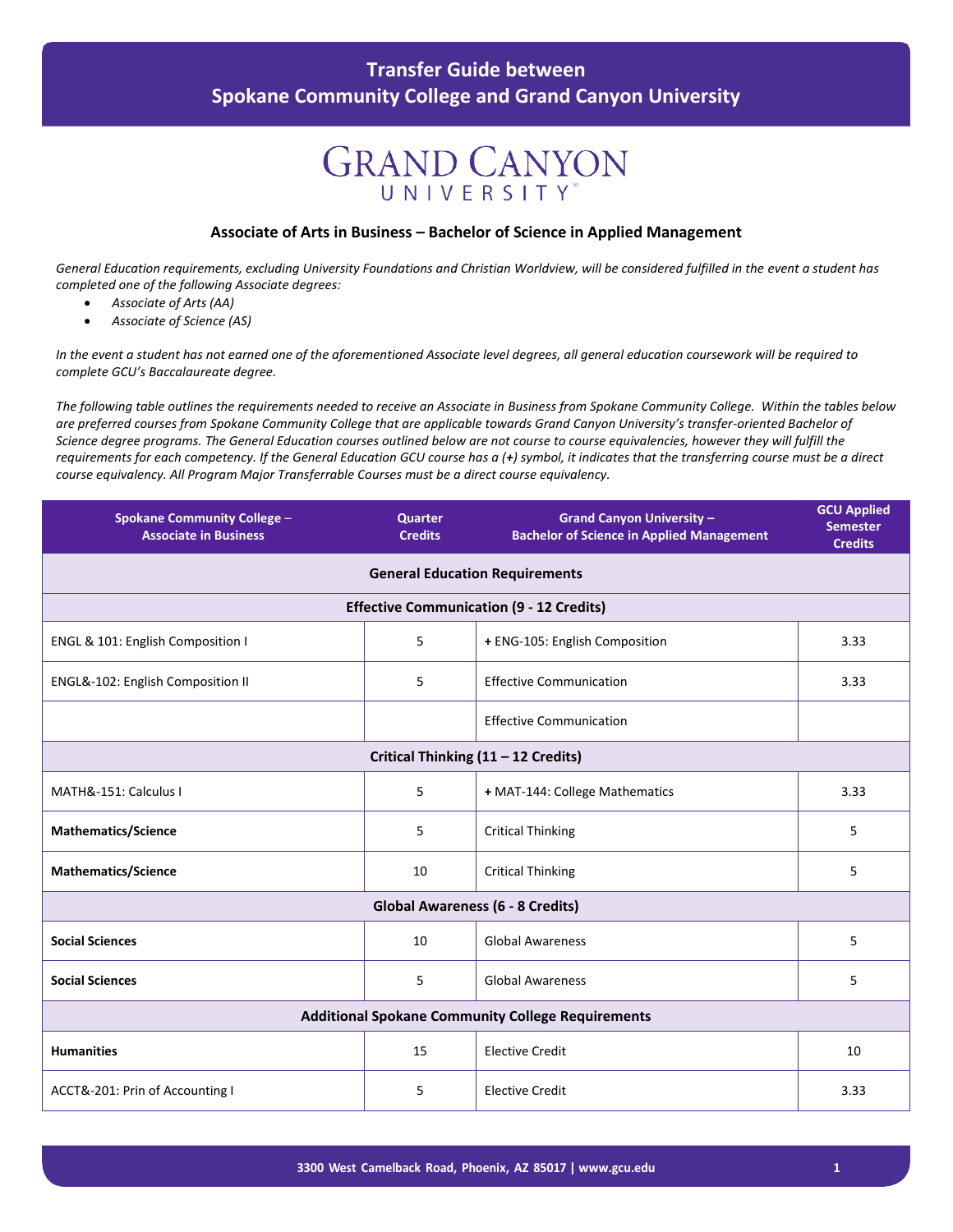### **Transfer Guide between Spokane Community College and Grand Canyon University**

# **GRAND CANYON** UNIVERSITY

| <b>Spokane Community College -</b><br><b>Associate in Business</b>                                                                                                                                                                                                         | <b>Quarter</b><br><b>Credits</b> | <b>Grand Canyon University -</b><br><b>Bachelor of Science in Applied Management</b> | <b>GCU Applied</b><br><b>Semester</b><br><b>Credits</b> |
|----------------------------------------------------------------------------------------------------------------------------------------------------------------------------------------------------------------------------------------------------------------------------|----------------------------------|--------------------------------------------------------------------------------------|---------------------------------------------------------|
| ACC&-202: Prin of Accounting II                                                                                                                                                                                                                                            | 5                                | <b>Elective Credit</b>                                                               | 3.33                                                    |
| ACC&-203: Prin of Accounting II                                                                                                                                                                                                                                            | 5                                | Elective Credit                                                                      | 3.33                                                    |
| <b>BUS-217: Business Statistics</b>                                                                                                                                                                                                                                        | 5                                | <b>Elective Credit</b>                                                               | 3.33                                                    |
| BUS&-201: Business Law                                                                                                                                                                                                                                                     | 5                                | <b>Elective Credit</b>                                                               | 3.33                                                    |
| MIS-211: Information Technology in Business                                                                                                                                                                                                                                | 5                                | <b>Elective Credit</b>                                                               | 3.33                                                    |
|                                                                                                                                                                                                                                                                            |                                  | Bachelor of Science in Applied Management: Program Major Transferrable Courses       |                                                         |
| Total Semester Credit Hours Needed to Complete Associate in Business at Spokane Community College                                                                                                                                                                          |                                  |                                                                                      | <b>60 Credits</b>                                       |
| Total Semester Credit Hours applied to Bachelor of Science in Applied Management at Grand Canyon University                                                                                                                                                                |                                  | <b>60 Credits</b>                                                                    |                                                         |
| All students must meet 36 Upper Division credit requirement, as well as 30 GCU credits to meet residency requirement. Students must meet Upper<br>Division credit requirement even if content of an Upper Division course requirement is met with a Lower Division course. |                                  |                                                                                      |                                                         |

| <b>Symbol Key</b> |                                                                                                                                                |
|-------------------|------------------------------------------------------------------------------------------------------------------------------------------------|
| ÷                 | Symbol indicates the Spokane Community College course must meet specific content requirements (or higher) in order to fulfill<br>GCU's course. |
| Λ                 | Symbol indicates the Spokane Community College course meets the content requirement but does not fulfill GCU's upper division<br>requirements. |